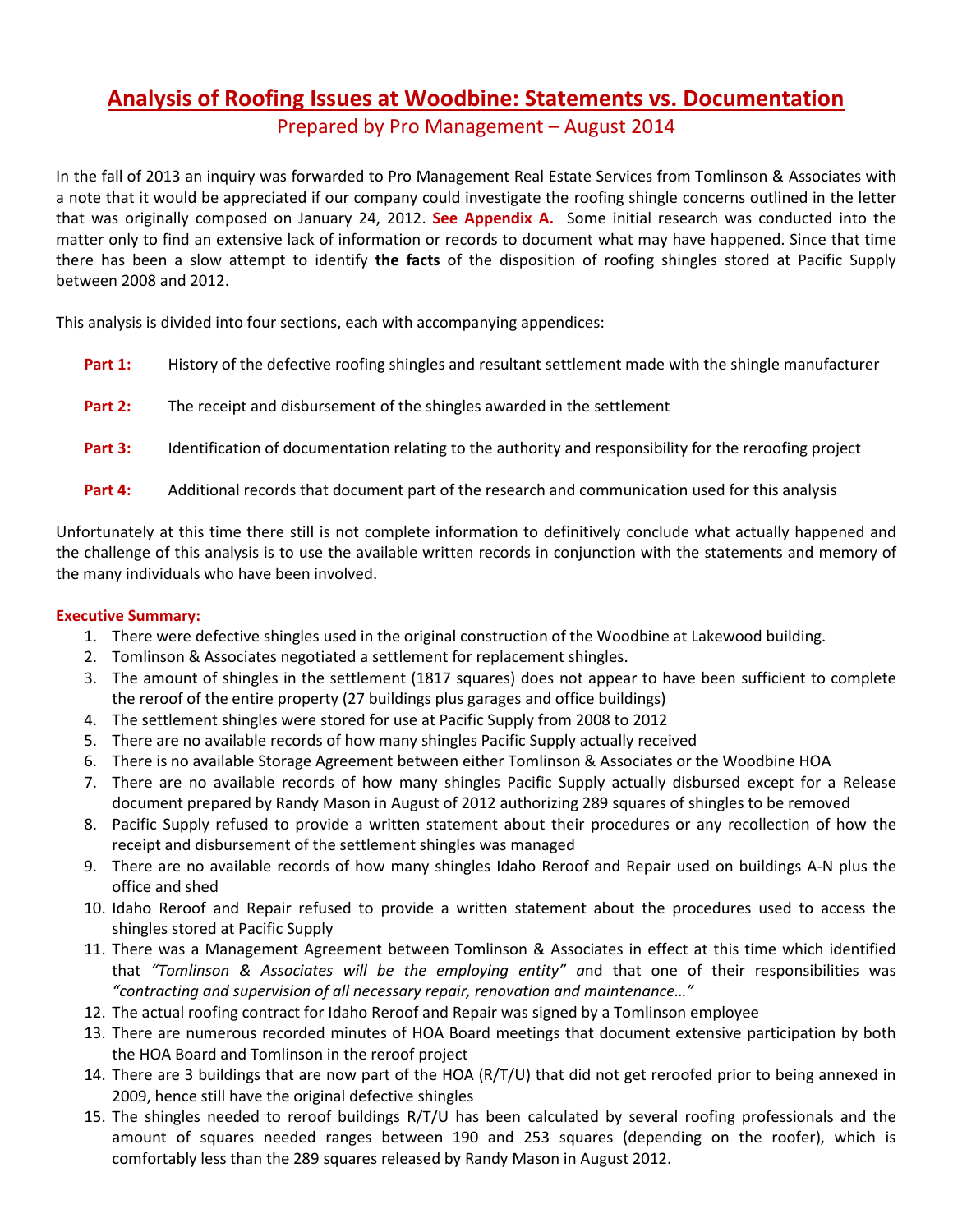## **Part 1: History of the Roofing Issues at Woodbine**

- The residential units for Woodbine at Lakewood (currently *Woodbine Condominiums* 163 units and *Woodbine Apartments* - 66 units, for a total of 229 units) were originally constructed during 1988-90 with roofing shingles supplied by PABCO Roofing Products.
- These roofing shingles did not live up to their warranty and in November 1997 a formal complaint was filed against PABCO to have the defective shingles replaced. This claim (#143121) was originally denied but after repeated efforts by Tomlinson & Associates over several years a settlement was reached. **See Appendix 1A.**
- The settlement for Woodbine at Lakewood was the acceptance of **1817 squares** (1 square =100 sq.') of Premier 30 year shingles in exchange for not participating in a class action lawsuit against PABCO. The settlement was finalized in part by a **RELEASE** document for 927 roofing squares dated 01/09/07 and signed by Randy Mason, property manager for Tomlinson & Associates on behalf of Woodbine II Partnership, LLP, and then another **RELEASE** document for 890 roofing squares dated 05/02/07 and signed by Paul Callan, HOA president on behalf of Tomlinson Condominiums Homeowners Association, Inc. **See Appendix 1B.**
- The amount of shingles that was agreed upon in these RELEASE documents was based on a 08/29/05 estimation of roof sizes by **Western Roofing** (208- 466-8921). This estimate was in two parts, one for the 14 Buildings A through N for *"About 900 Squares"* and the other for Garage Buildings, Office Buildings, and the 11 Buildings O through Y *"About 927 Squares".* This estimation totals 1827 squares of shingles and there is no documentation as to why the settlement was only 1817 squares (1000 square feet less of roofing material). **See Appendix 1C.**
- Subsequently there was a bid by **Precision Roofing** (208-890-7295) on 06/15/08 that identifies the amount of squares needed for the 14 Buildings A through N as **1113 squares**. The Precision Roofing bid also includes the Office building for 58 additional squares for a total of 1171 squares to reroof that part of the Woodbine at Lakewood property. **See Appendix 1D.**
- The actual roofing contractor who was accepted and hired , **Idaho Reroof & Repair** (208-371-6221), to complete the re-roof of the 14 Buildings A through N identified **1136 squares** for the job (11/16/08) but did not include the office building on the proposal (perhaps another 58 squares as identified by Precision Roofing). This is the proposal that was signed by Tomlinson management employee Sara Hoskins. **See Appendix 1E.**
- There is **a noticeable discrepancy between the amount of shingles estimated to complete the reroofing for Buildings A through N (plus the Office) and the amount of squares in the settlement**. **See Appendix 1F** To summarize:
	- o Western Roofing "about 900 squares" (no Office Building included)
	- o Precision Roofing 1113 squares (plus 58 squares for the Office Building = 1171 squares)
	- o Idaho Reroof & Repair 1136 squares (not including the Office Building)

None of the above vendors calculated the maintenance shed which apparently was reroofed as well per one of the Board meeting minutes (May 11, 2009).

- A possible conclusion to draw from this part of the analysis is that the settlement with PABCO for squares of roofing shingles that was negotiated by Tomlinson & Associates was inadequate to do the entire job and thus may shed some light on what partially happened to some of the "missing shingles".
- *It may be that Idaho Reroof & Repair, per their contract, used 1136 squares for Buildings A-N plus an additional 58 squares for the Office Building for a total of 1194 squares of the 1817 squares that were agreed to in settlement. This is a deduction and not a fact that is substantiated by actual documentation.*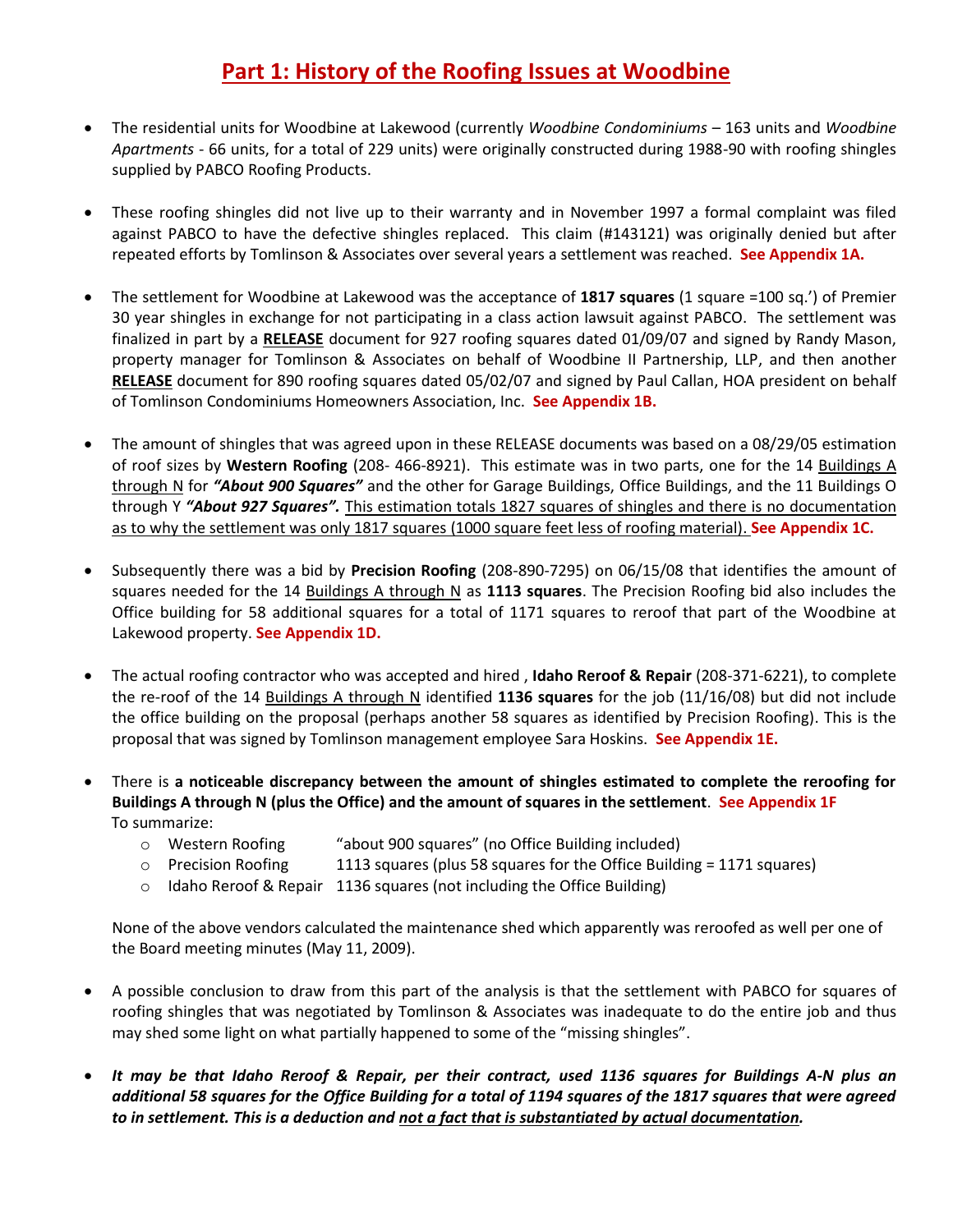### **Part 2: Receipt and Disbursement of the Shingles**

- Once a settlement was reached with PABCO for 1817 squares of replacement shingles for Woodbine at Lakewood there was the need for a place to receive and store them prior to reroofing. Starting in the fall of 2005 and into the summer of 2006 Tomlinson employee Melissa Bolton, who is identified as "Woodbine at Lakewood Manager", began working with settlement representatives of PABCO to administer the acceptance and delivery of the shingles. A 07/26/06 communication from PABCO to Melissa Bolton includes the statement of *"the option of delivery to Pacific Supply, Boise or to your site."* **See Previous Appendix 1A-page 4 & 5.**
- On 08/28/07 there were seven **Delivery Notes** for the shipping of various amounts of shingles from PABCO Roofing – Tacoma identifying a delivery address of WOODBINE @ LAKEWOOD, 3601 S. GEKELER, BOISE, ID 83706; these seven deliveries totaled 1680 squares of shingles. In a delivery on 09/07/07 the final 137 squares of shingles were delivered with the Delivery Note reflecting this same address. **See Appendix 2 A.**
- At some point **Pacific Supply in Boise** (208-378-8510) was chosen as a storage site and it is not clear whether the shingles first went to Woodbine as identified on the Delivery Notes or directly to Pacific Supply from PABCO in Tacoma, WA. The manager of the Boise Pacific Supply facility at the time of storage of Woodbine shingles, Brodie Graham (253-303-2737), is now a regional manager for the company. He was contacted on two occasions in July of 2014 in an effort to identify the receipt and disbursement of the Woodbine shingles.
- Mr. Graham acknowledged that "some shingles" were stored at Pacific Supply and were accepted "as a favor to Western Roofing, who is a large client for them." He stated that these shingles were "not really in his inventory" and that there are no records of them being checked in or out. This statement is based apparently on looking for 2008-2009 receipts which were only hand written prior to the company creating electronic records.
- It would seem that there would be a Storage Agreement, as well as a receipt of materials and a disbursement history documentation, but we were told there is not. In an effort to get an official statement from Mr. Graham and to not misrepresent what we understood from conversation, we asked Mr. Graham to reply to some questions in an e-mail. **See Appendix 2B.**
- This e-mail query was never answered (perhaps to avoid incrimination). We also asked about Idaho Reroof and Repair and owner Chris Howell. Mr. Graham stated that he knew Chris and his company and found them to be reputable and a quality vendor. He also stated that Idaho Reroof and Repair paid the delivery charge to have shingles transported to Woodbine, but again there apparently are no records available to document this.
- We have located **no documentation** on how or when the shingles got to Pacific Supply other than a verbal statement by Mr. Graham that they were stored as a favor to Western Roofing, the company chosen by Tomlinson to inspect the defective roofs and calculate the amount of shingles needed to reroof the property. PABCO suggested Pacific Supply as a delivery option as part of the settlement and someone (?) made the decision to use them for storage --and perhaps (?) to use Western Roofing as the roofing contractor, hence the storage "favor".
- We have located **no documentation** that Pacific Supply actually received exactly 1817 squares of shingles on behalf of Woodbine. We have located **no documentation** on how many shingles were subsequently actually delivered from Pacific Supply to Woodbine for the reroofing in 2008-09. Were there more than necessary delivered for a particular roof and some wastage occurred? Were extras removed from the site rather than moved to another building?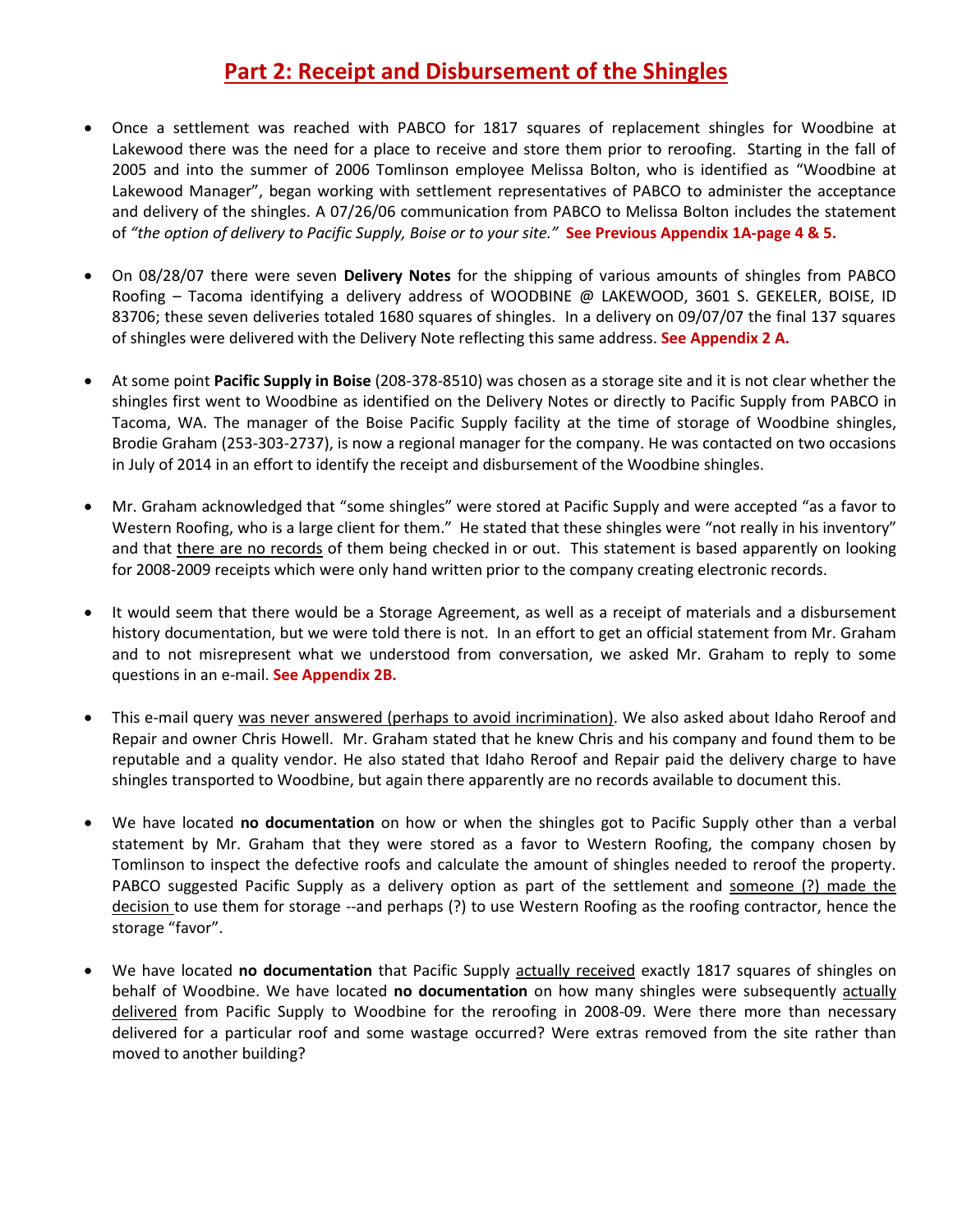- We were told in a conversation with Chris Howell of Idaho Reroof & Repair (208-371-6221) that his procedure was to simply call Pacific Supply and request a certain amount of shingles to be delivered and loaded on the roof of a particular Woodbine building. We have located **no documentation** authorizing Idaho Reroof & Repair to access the Woodbine shingles stored at Pacific Supply (other than their signed proposal for the roofing job) and **no documentation** of 'shingle draws' or the amount of shingles disbursed to him, or when. We also requested a written clarification statement from Chris Howell in an e-mail that was not answered. **See Appendix 2C.**
- In summary regarding this aspect of the analysis there seems to have been no the receipt or disbursement records and no concrete measurements of the amount of squares needed per building. This lack of supervision for this job leaves many possibilities as to where the "missing shingles" could have gone:
	- $\circ$  Maybe the roofing job required more shingles than were measured by Western Roofing and Idaho Reroof and Repair used what was necessary to complete the job (including the clubhouse and shed)
	- o Maybe there were not 1817 shingles actually delivered to Pacific Source
	- o Maybe the roofing company wasted or "lost" some shingles
	- o Maybe some of the shingles that were apparently "not actually in the Pacific Source inventory" disappeared from the storage yard, especially some of those that were left after the 2009 roofing job. The 'leftover' shingles were stored with apparently no supervision or storage agreement until 2012 which was 3 years after Idaho Reroof and Repair completed their job.
- On August 28, 2012, Randy Mason, Vice President of Property Management for Tomlinson & Associates, submitted a **RELEASE OF MATERIALS** document to Pacific Supply in Boise for **289 squares of shingles** to be released to MGM Siding Contractors in Nampa, Idaho. One would assume that MGM came to Pacific Supply and picked up this amount of shingles, but then again we have found **no documentation** to verify the amount or date of pick up. In other words there seems to be no supervised check-out count of the shingles just like apparently there was no supervised check-in count. **See Appendix 2D.**
- It is perhaps appropriate here to note that in a 01/12/12 letter from Randy Mason to the Woodbine HOA Board of Directors it was indicated that there were **390 squares of shingles** remaining at Pacific Supply at that time. It is not clear why in August of that same year only **289 squares** were released to MGM Siding Contractors at the direction and approval of Mr. Mason, a difference of 101 squares from the 01/12/12 letter.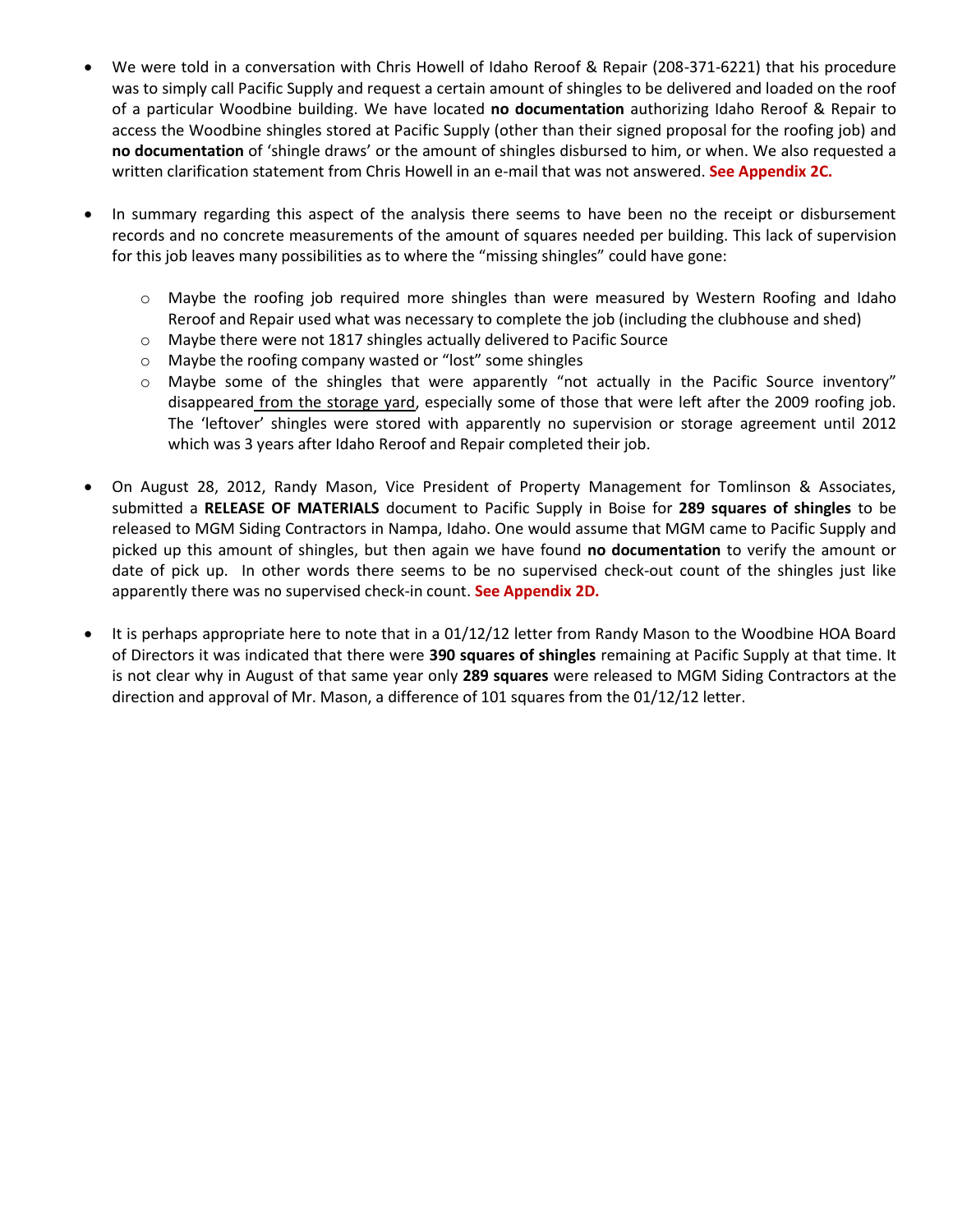## **Part 3: Authority and Responsibility for the Reroofing Project**

- Tomlinson & Associates was hired by the Woodbine HOA as the property management company to service Woodbine Condominiums by a Management Agreement dated April 9, 2004 to commence on June 26, 2004. This agreement was terminated on June 23, 2010 by legal notice tendered through attorney Wm. Lyman Belnap. As part of that termination letter Mr. Lyman also made reference to the need to resolve *"Roofs and Stored Shingles"*. **See Appendix 3A.** Obviously this was not addressed or resolved.
- Addendum "A" of the management contract identifies several responsibilities that are relevant to this analysis including that *"Tomlinson & Associates will be the employing entity".* Included in the Services to be Provided section are provisions for *"contracting and supervision of all necessary repair, renovation and maintenance…"* and a requirement to *"obtain competitive bids for specific maintenance and repair items as requested by the Board".* **See Appendix 3B.**
- As identified above, Idaho Reroof & Repair was hired to do the roofing job for Woodbine at Lakewood. The proposal for 14 buildings (A-N) was addressed to 3718 Geckler (Gekeler) Lane, Boise which is the address of the Woodbine Apartments office. The proposal was accepted and signed by Sara Hoskins, a Tomlinson & Associates employee on 12/4/08*.* **See Appendix 3C.** It also appears from **minutes of HOA Board meetings** that the Woodbine HOA approved of this roofing contractor and was kept apprised of the progress of the job.
- Based on these documented facts it appears that Tomlinson & Associates was instrumental in contracting for the roofing project and according to their Management Agreement should have supervised the job unless documented otherwise. There is no written documentation so far found that Tomlinson & Associates was relieved of this responsibility although it has been stated that the management company was *"told to stay out of the project".*
- There are undoubtedly two sides of this story however what is being attempted in this analysis is to make conclusions based on written documentation not merely recollections or personal perspectives and in absence of other formal records below is what has been identified in the Woodbine Homeowner Association Meeting Minutes regarding the roofing of Woodbine Condominiums; complete copies of these minutes can be viewed in **See Appendix 3D.**

**June 10, 2008** – In attendance: Paul, Dora, Tricia, Norma, Greg, Randy, Sara *"The replacement of the roofs was discussed. Sara to contact Madison Roofing, Western roofing, and one other company to get bids."*

**October 14, 2008** – In attendance: Norma, Tricia, Michael, Paul, Dora, Randy, Sara *"Sara to contact roofing companies to get labor bids and to let them know we want to start on Bldg A no later than 11/15/08."*

**November 11, 2008** – In attendance: Norma, Paul, Tricia, Sara, Randy *"Roofing bids discussed. Sara to get total bid for all buildings from Idaho Reroof and Repair, Inc."*

### **NOTE: It appears that Idaho Reroof & Repair began the roofing job at this time**

**January 13, 2009** – In attendance: Paul, Dora, Norma, Sara, Randy *"Everything is going well on roof recover. Three buildings have been completed. Roofing company to be paid after completion of each building."*

**March 10, 2009 -** In attendance: Michael, Tricia, Norma, John, Dora, Sara, Randy *"Roofs are getting replaced and looking good."*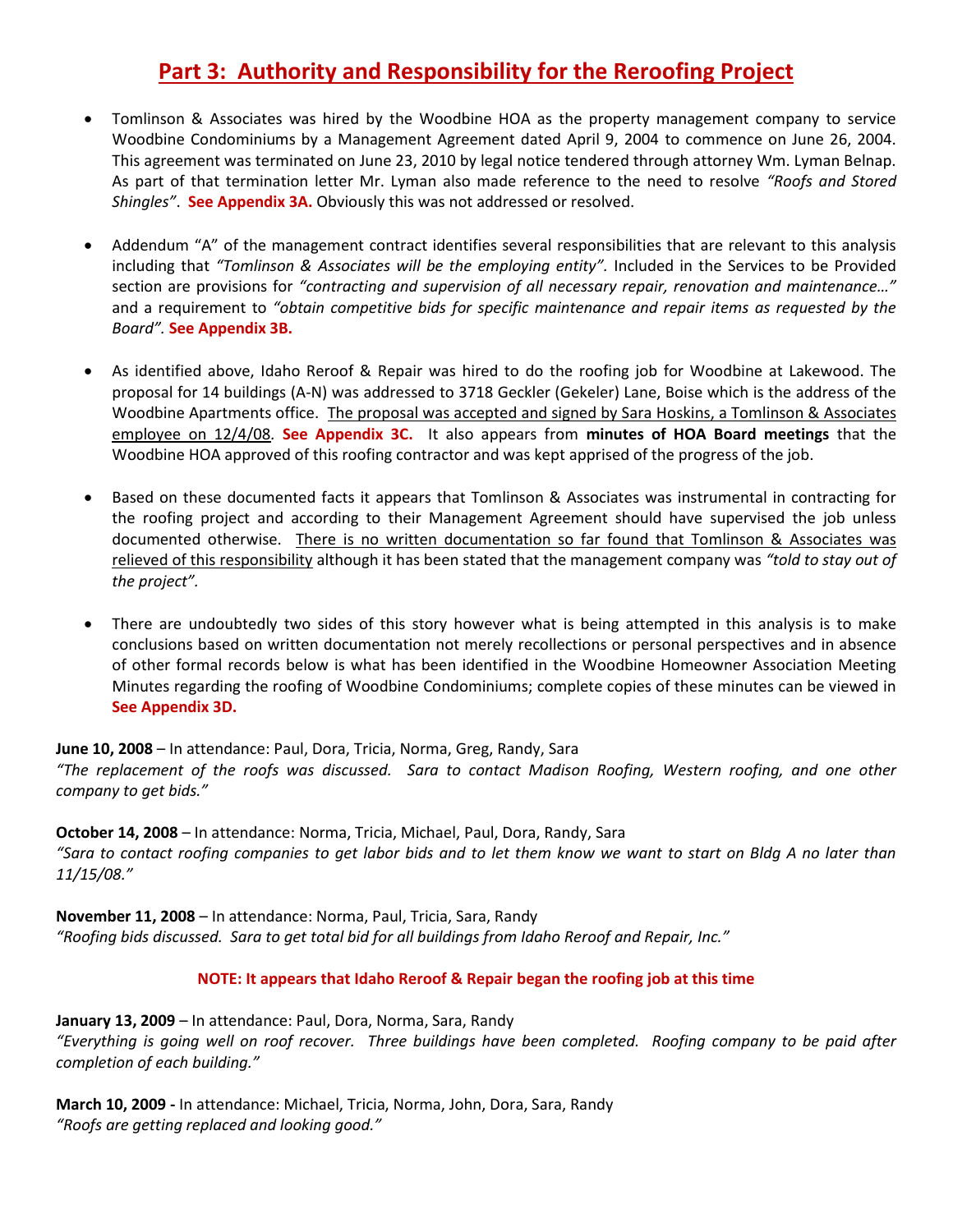#### **April 13, 2009** – In attendance: Michael, Tricia, Norma, Dora, Sara, Randy

*"Reroof and Repair will be paid for buildings L,M,N on Tuesday, leaving payment for Building J and K to be made as soon as the drafts are processed. Mr. Howell will be able to pick up his check at Randy's office on Tuesday, April 14th"*

#### **May 11, 2009** – In attendance: Tricia, Norma, Dora, Randy

*"Reroof and Repair has been paid up for all building except clubhouse and shed. Management is waiting for invoice from roofer for those two buildings."* 

#### **NOTE: It appears that Idaho Reroof & Repair had completed the roofing job at this time**

**Also May 11, 2009 -** *"Inquiries by homeowners of R,T,U buildings if that included their buildings, which it did not. Randy advised that R,T,U buildings will be included in reroofing by Tomlinson before developer turns all building over to HOA. Remaining roofing material is sitting outside at Pacific Builders Supply."*

#### **June 8, 2009** – In attendance: Michael, Tricia, Norma, Dora, Randy

"*Rental Roofs – Will be replaced by Tomlinson. Randy does not know when. Randy has spoken with Pacific Supply about the roofing material stacked up at their site. Pacific will unstack the shingles so that they will not deteriorate."*

**NOTE: The amount of shingles needed to reroof the R/T/U buildings range from a low of 190 squares (Western Roofing) to 224 squares (current reroof bid from United Components) to 253 squares (Precision Roofing bid).** 

*ADDITIONAL NOTE: In August of 2014 we asked Western Roofing to bid the recovering of just buildings R/TU and in this bid (see Appendix 3E) they measured 239 squares of shingles needed which is 49 squares more than their original estimate done in August of 2006 for the purposes of the settlement agreement with PABCO.*

**Accordingly the decision NOT to reroof the R/T/U buildings prior to the annexation of this Phase V to Woodbine Condominiums, and therefore to transfer buildings to the Woodbine HOA with still defective roofing, was not due to a lack of roofing material for the job. At a minimum Randy Mason released 289 squares of shingles to MGM Siding Contractors in August of 2012, and there was perhaps 390 squares available according to the January 12, 2012 Tomlinson communication.**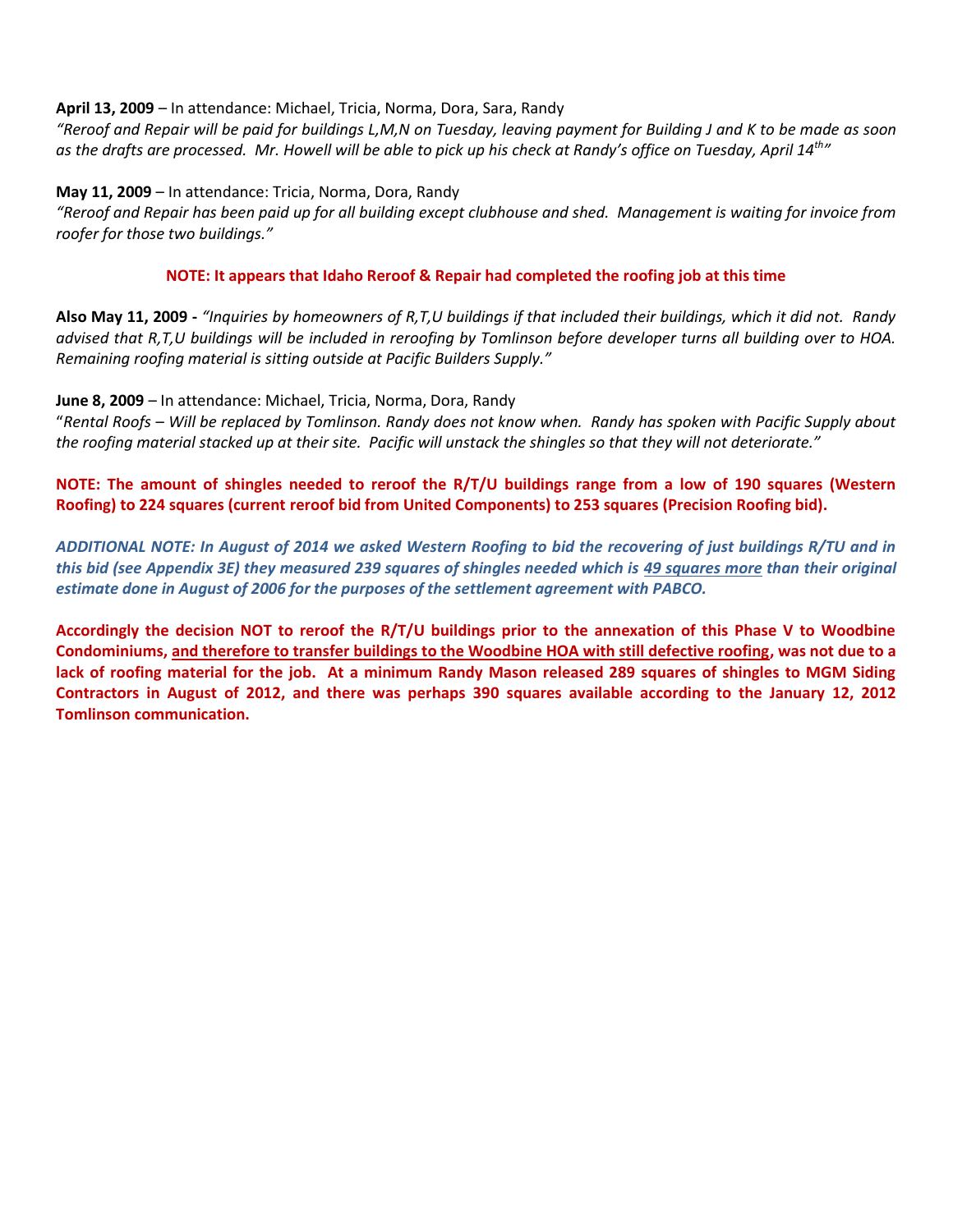## **Part 4: Research Documents and Communication Efforts**

As a final segment to this analysis it seems to be appropriate to identify certain efforts made to locate facts relating to this time consuming investigation. Accordingly we will include in this report copies e-mails and comments from various parties to the overall shingle debacle.

- **1.** Besides the 01/12/12 letter of inquiry identified at the beginning of this analysis, the most informative perspective from Tomlinson & Associates perspective is detailed in an e-mail from Randy Mason on 09/13/13. It is an answer (in red) to questions posed by Pro Management (in blue). This response was useful and gave a direction for the analysis to follow.
- **2.** The minutes from a Woodbine HOA Board Meeting held on August 8, 2012 state *"Greg Tomlinson discussed, within appropriate boundaries and parameters, the issue regarding missing shingles. The Board felt it would be a good idea to provide information dealing with this to Lyman Belnap. Bob Vincent made a motion to present Mr. Belnap with a letter pertaining to these shingles. It was seconded by Jeanette Chiesa. The motion was passed. Jim Hartley, Marge McKee and Jeanette Chiesa will take this letter to the appointment with Mr. Belnap."*
- **3.** An e-mail dated September 15, 2013 from then HOA President Marge McKee responding to a request for opinion on the shingle matter which clearly states the Woodbine HOA Board position of the matter and again useful input.
- **4.** There was some communication from past HOA President Tricia Fedrizzi who indicated she had information pertaining to the roof shingle issue and that it was passed on to Pro Management within binders that she turned over to our offices. In fact we did receive these binders and a fair amount of the documentation cited in the Appendixes came from those binders. She also stated that documents had been turned over to attorney Lyman Belnap.
- **5.** At one point in our search for clarification we forwarded copies of Tomlinson & Associates e-mails to Tricia Fedrizzi, who was on the Board at the time of reroofing and asked for comment or perspective from her or anyone else on the Board at the time of the reroofing. This happened on two occasions to which we never received a reply other than verbal statements to get information from attorney Lyman Belnap who *"has all the relevant files".* We are not sure why the Board would turn over all relevant files without keeping a copy.
- **6.** There is an e-mail chain of messages starting on 04/08/09 through 04/13/09 regarding payment for the completed roofs. Parties to these communication seem to be Sara (Hoskins), Randy Mason, Norma Campbell and Tricia Fedrizzi; this seems to indicate significant participation in the reroofing by HOA Board members and Tomlinson & Associates.
- **7.** Another e-mail from now past HOA President Marge McKee on June 14, 2014 identifying a meeting that was held with attorney Lyman Belnap in August 2012 and then documented in the February 28, 2013 minutes of a HOA Board Meeting.

Note: There is a minor misstatement in this e-mail where it references attorney Larry Dunn. Larry Dunn was an attorney that the HOA Board hired to deal with a completely different issue, one regarding the dogs of a homeowner. Mr. Dunn confirmed that he was never associated with Belnap Law offices or Lyman Belnap and that he did not *"recall any discussions on roofing or shingles or receiving any documents relating thereto."* An email from attorney Dunn's assistant, Sarah Janousek is the source of this information.

**8.** Since there was indication from more than one source that Lyman Belnap was given the HOA files on this shingle matter at a meeting in August 2012 we contacted his office and met with him on June 10, 2014 to discuss the